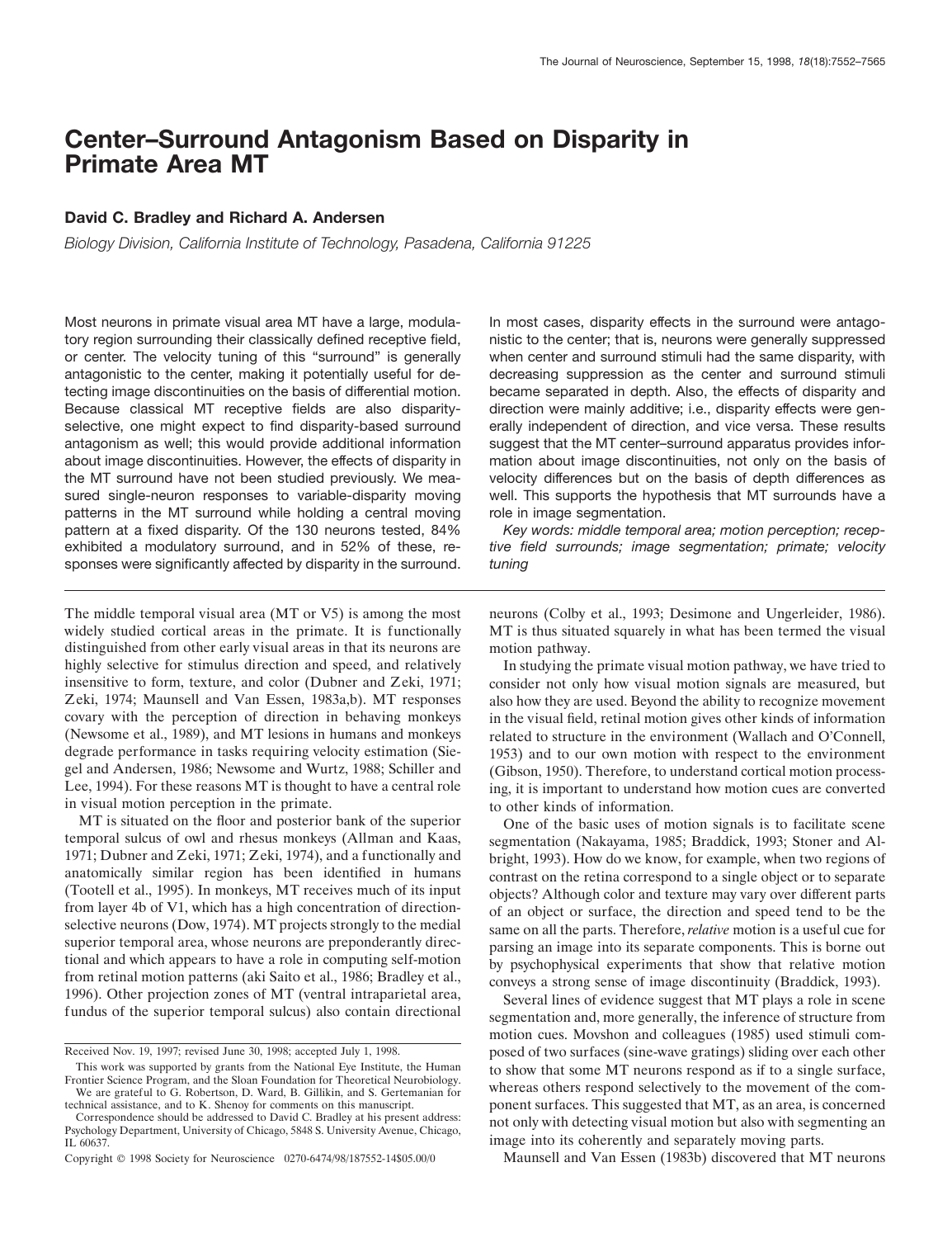are tuned for binocular disparity. They also showed that this disparity tuning does not function to compute three-dimensional motion, because none of the MT neurons studied responded selectively to motion-through-depth (instead, neurons are tuned for two-dimensional frontoparallel velocity *at a particular depth*). A possible explanation for the disparity tuning came from later studies from our lab, where we showed that MT neurons are normally suppressed by equidistant surfaces moving in opposite directions, but this suppression is weak or absent when the surfaces move at different depths (Bradley et al., 1995). This means that certain MT neurons can respond to the movement of a *given* surface without being affected by other surfaces moving at different depths. As in the studies by Movshon et al. (1985), these findings suggested that MT cells associate motion cues with a particular surface, and as such they could play a basic role in image segmentation.

The studies discussed so far were all performed in the classically defined MT receptive field, the part of the visual field in which a moving stimulus evokes a response. However, most MT receptive fields contain another region, known as the surround, which is potentially important as a mechanism for segmentation in MT. Allman and colleagues (1985a,b) first discovered this surround, a large region surrounding the classical receptive field (center), in MT of owl monkeys. Although moving stimuli in the surround do not cause MT cells to respond, their presence modulates the response to stimuli in the center. These authors showed that MT surrounds are generally antagonistic to the center; that is, cells are suppressed when surround motion has the same direction as motion in the center, but less suppressed, and sometimes facilitated, when center and surround motions are in different directions. Similarly, cells tend to respond better when stimuli in the center and surround have different speeds. These findings imply that MT firing rates carry information about *differences* in image motion. Allman et al. (1985a,b) proposed that center–surround interactions in MT could be used to distinguish an object's motion from its background, because motion differences tend to occur across the edges of moving objects. If so, this would support a role for MT surrounds in computations related to image segmentation.

It is possible that MT surrounds act as differential motion detectors, but that their purpose is not related to image segmentation or structure. Differential motion could be used, for example, for drawing attention to certain parts of a scene (Nakayama, 1985) or for computing self-motion during eye movements (Warren, 1995). Therefore, it is important to have independent evidence that MT surrounds play a role in image segmentation. Here we present evidence that supports such a claim. Specifically, we show that MT neurons are sensitive to disparity in the surround, and the effect of disparity in the surround is such that firing rates increase when disparity in the surround is different from the disparity in the center. This suggests that MT surrounds could be used to detect image discontinuities, not only on the basis of contrasting motions but also on the basis of contrasting depths.

# **MATERIALS AND METHODS**

*Preparation of animals.* Studies were performed with two behaving, male rhesus monkeys (*Macaca mulatta*). Each was chronically fitted with a stainless steel head post for head immobilization, a lucite chamber for mounting an electrode microdrive, and a scleral search coil for monitoring eye position (Judge et al., 1980). Results were similar for the two animals and were pooled for the present analysis.

All procedures with animals were approved by the Caltech Institutional Animal Care and Use Committee.

*Stimuli and tasks.* Monkeys were seated in a dark or dimly lit room, 57 cm from a cathode ray tube display. The monitor was driven by a Number Nine Pepper SGT graphics board with a refresh rate of 60 Hz, housed in an AST 386 personal computer. Stimuli were stored on a fixed disk as 1 sec (i.e., 60 frame) movies and then loaded into the memory of the graphics board before each block of trials began (see below). The same graphics system was used to generate rectangular bars for receptive field mapping.

All of our stimuli were variations of a circular random dot pattern on a dark background. The intensity of individual dots was  $\sim$ 1 foot lambert when viewed through colored filters (see below). Dots moved linearly at 6°/sec across a 4° diameter circular area on the screen. When a given dot disappeared from the circle, it was "wrapped" around and reappeared at the opposite edge, thus maintaining constant dot density. To minimize flicker, all dots remained visible for the duration of the stimulus (1 sec). All patterns contained 64 randomly positioned dots.

Each dot was represented with a pair of colored dots, one red and one green, each 0.056° wide (1 pixel). These colored pairs were viewed through colored filters so that each dot was only seen by a single eye. The two members of each dot pair could then be separated horizontally to create a retinal disparity, giving the illusion of depth. When disparity was zero, a single yellow dot (i.e., a mixture of red and green) was displayed. Filters were Kodak Wratten dark red (No. 29) and dark green (No. 61). Screen intensities of the red and green colors were adjusted so that their intensities were equal when viewed through these filters. Although both filters were quite dark, crossover could not be prevented entirely; i.e., it was possible to see some red through the green filter and vice versa. However, crossover was  $<$ 10% for both filters and was clearly insufficient to disrupt the disparity tuning of MT neurons (see Results).

For each isolated neuron, three "blocks," or groups of tests, were performed using variations of the basic stimulus described above. Within a given block, all stimuli (or pairs of stimuli, as explained below) were pseudorandomly interleaved. The first two blocks measured response properties of the receptive field center. In the first block, we measured the neuron's direction tuning by showing dots moving in eight different directions  $(0, 45, \ldots, 315^{\circ})$ . In this test, all dots were at zero disparity. In the second block, we measured the neuron's disparity tuning by showing dots at nine different disparities  $(-0.8, -0.6, \ldots, 0.8^{\circ})$ . In this block, all dots moved in the neuron's preferred direction (determined in the first block).

In the third block, we measured the effects of motion in the surround. Here, we placed one moving pattern in the receptive field center, and three patterns in the surround (Fig. 1). The center pattern moved in the neuron's preferred direction and at its preferred disparity (both defined for the center). The three surround patterns were identical to each other, but as a group had different directions (same or opposite vs center) and different disparities  $(-0.8^{\circ}-0.8^{\circ})$  on different trials. We also tested the central pattern by itself (no surround stimuli) and surround patterns by themselves (no center stimulus; see Results). These controls were interleaved with the main stimuli.

Surround patterns were placed in a triangular configuration as shown in Figure 1. The three patterns were offset vertically, with the middle pattern at the same height as the central stimulus. For a classical receptive field with radius *r*, the surround patterns were placed approximately *r* degrees from the outer edge of the classical field. The eccentricity of the receptive fields averaged  $6.2 \pm 3.4^{\circ}$  (mean  $\pm$  SD), and their diameter was 7.6  $\pm$  2.9°. Surround patterns were on average 1.2  $\pm$  0.5 *r* units from the edge of the classical field.

All trials had the following structure. First, the monkey was given 1 sec to obtain a fixation target. The target was initially defined within a large (30°) window. After fixating the target, the monkey was given 500 msec to stabilize his gaze, after which the window collapsed down to 3°. The monkey was required to hold his gaze within this window for the remainder of the trial. Because only one eye position was measured, the monkey's fixation depth (vergence) could not be calculated. However, the stimuli never overlapped the fixation point, and monkeys were not required to attend to the stimuli, so it is unlikely that the disparity of the stimuli strongly affected the animals' vergence. In a recent study in which vergence was measured, fixation depth remained remarkably constant (trial-to-trial SD of 0.07°) while a monkey viewed, and in that experiment attended to, similar stimuli at similar eccentricities (Bradley et al., 1998).

After the 500 msec gaze stabilization period, the monkey continued to fixate for another 3200 msec, during which time two visual stimuli were shown. This first stimulus lasted 1 sec, followed by a 1 sec pause and then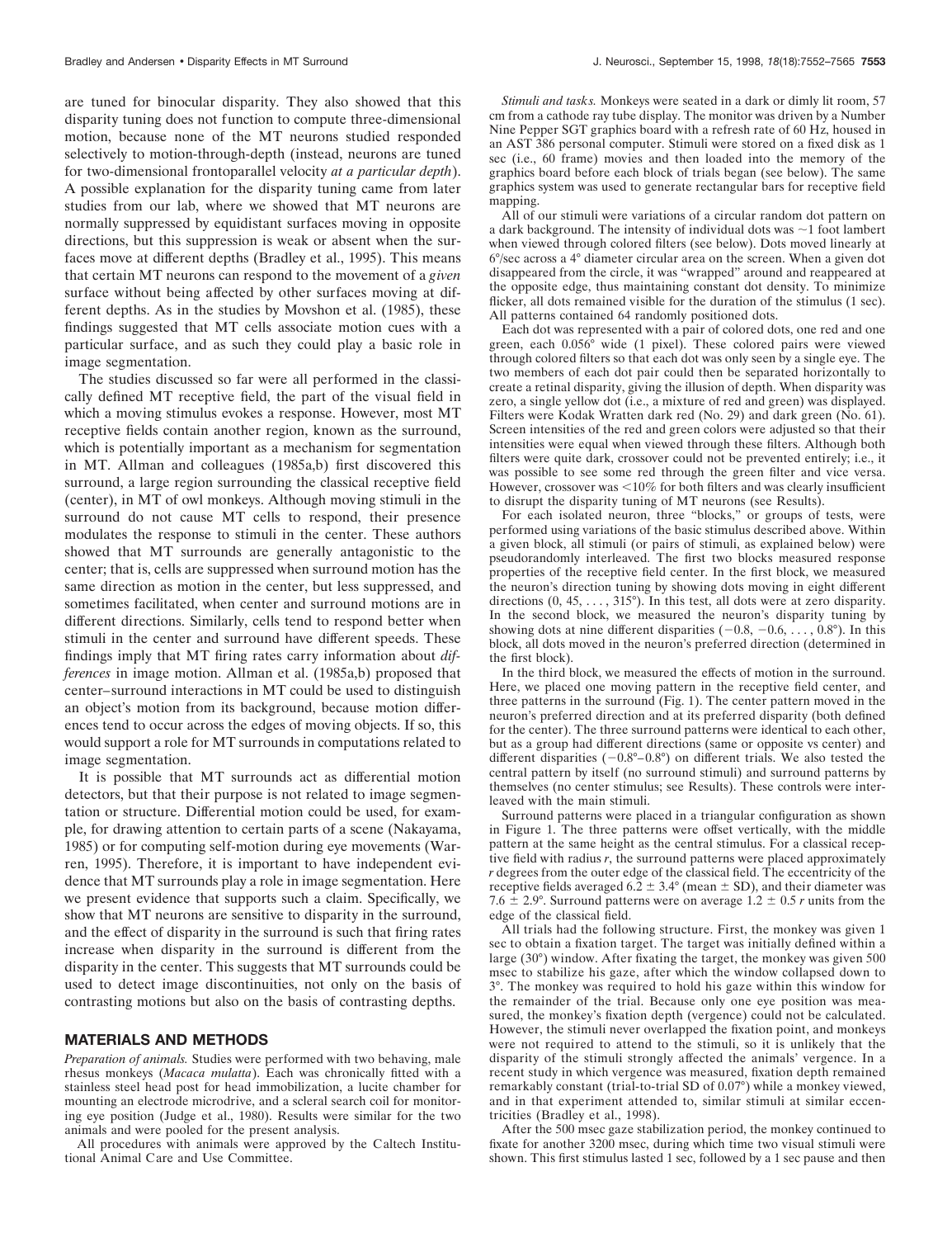

*Figure 1.* Disparity effects in the MT surround were measured by placing a moving random dot pattern in the receptive field center and three moving patterns in the surround. The central pattern was always the same, moving in the preferred direction and at the preferred disparity (as defined for the center). The *opposing arrows* in the surround patterns are meant to indicate that these patterns moved either in the same direction as the center, or in the opposite direction, on different trials (but not simultaneously in both directions). Also, surround patterns were shown at different disparities on different trials. All three surround patterns were identical to each other; i.e., on a given trial they moved in the same direction and had the same disparity (so they appeared to be in the same depth plane).

another 1 sec stimulus. The purpose of this two-stimulus design was simply to maximize data collection for a given number of trials.

For testing direction selectivity, opposite directions were shown in the two stimulus segments of a given trial. For testing disparity selectivity, adjacent disparity classes were shown (e.g.,  $-0.8^\circ$ ,  $-0.6^\circ$ ). Thus, although stimulus pairs were pseudorandomly interleaved, the sequence of stimulus segments within a given pair was fixed (because of software limitations), and this could create an ordering effect within each pair. Therefore, in 110 cells, we reassessed direction tuning by showing the preferred–antipreferred direction pair in random order. Indices of directionality (see below) were the same, whether the sequence was preferred then antipreferred or antipreferred then preferred (median 0.98 and 0.98, respectively;  $n = 110$ ), suggesting that the order of stimuli within a pair did not strongly affect direction tuning.

Similar controls were not performed for disparity tuning. However, because adjacent disparity levels were shown in each pair, an ordering effect—if it occurred—would mainly affect the relative responses within each pair, without substantially changing the overall shape of the disparity tuning curve. Because MT neurons are broadly tuned for disparity (Maunsell and Van Essen, 1983b), it is mainly this general shape that concerns us.

For testing surround effects, the two stimulus segments for a given trial consisted of opposite directions in the surround. In this case, however, the order of stimuli within each pair was randomized for the majority of cells (110/130), and data corresponding to opposite-order pairs were pooled to average out potential order effects. Also, data from all cells  $(n = 130)$  were analyzed with a two-way ANOVA, which accounted for direction and disparity (opposite orders pooled), and a second analysis was performed for the random-order subset  $(n = 110)$  with a three-way ANOVA, which accounted for direction, disparity, and order (as well as all first-order interactions). The results pertaining to direction and disparity effects, and the interaction between them, were the same in both cases (see Tables 1, 3), so opposite-order trials were pooled and not treated further in this analysis.

*Recording procedure.* Neurons were accessed on long, dorsoventral penetrations with tungsten microelectrodes. The electrodes were advanced with a Fred Haer (FHC) chronic microdrive system and advanced through stainless steel guide tubes that penetrated the dura. Area MT was generally located  $\sim$ 10 mm beneath the cortical surface and identified on the basis of physiological properties (e.g., direction tuning, disparity

tuning, direction opponency), receptive field size, and consistent topographical organization.

When a cell was isolated, its receptive field was mapped by dragging a bar or dot pattern around the screen with a digital mouse while the monkey performed a fixation task. Cell activity was monitored on-line by amplifying electrode potentials on a portable stereo. When collecting data, a window discriminator was used to generate a transistor to transistor logic (TTL) impulse for each action potential detected, and the time of this impulse was recorded on a digital computer. Cell firing rates could thus be assessed by counting the number of spikes registered within a given time interval. Data were collected with an 80486-based personal computer. This data collection computer was also used to monitor eye position, administer rewards for successful trials, and send commands to the graphics computer (see above) to start and stop stimulus presentation.

*General data analysis.* Neural responses were expressed as the mean firing rate (spikes/second) over the last 800 msec of the 1 sec stimulus periods. These raw responses were adjusted for the baseline activity (of a given cell) by subtracting the firing rate that occurred in the absence of any stimulus (background). All calculations were based on these baseline-adjusted firing rates.

Most of our statistical tests were performed in terms of a generalized linear model (GLM), which handles ANOVA and regression problems within the framework of linear least-squares regression (Fox, 1997). For regression problems (quantitative independent variables), the GLM works like a conventional linear regression, but for ANOVA (discrete independent variables), the GLM uses "dummy" variables (0 or 1) to allow discrete effects to be included in the linear regression equation. The main advantage of GLM over conventional ANOVA and regression techniques is that GLM allows tests of "mixed" models, which include both quantitative and discrete independent variables.

Several implementations of the GLM were used to test hypotheses about the data. To test the effects of disparity in the receptive field center, the GLM was configured as a one-way ANOVA, which models responses as a function of a single, discrete variable (disparity). To test the simultaneous effects of direction and disparity in the surround, we used a two-way ANOVA, with direction and disparity as the discrete independent variables.

A third form of the GLM was used to compare the shapes of disparitytuning curves. For example, to compare disparity tuning in the receptive field center with disparity tuning in the surround, we plotted the response to a particular disparity in the center versus the response to the same disparity in the surround (this was possible because the same disparity values were tested in the center and the surround). A positive slope for this relationship implies that the two curves have similar shapes, whereas a negative slope implies opposite (inverted) shapes (see Fig. 8). This slope was calculated with a GLM configured as a simple linear regression, where the dependent variable was the response to a particular disparity in the surround, and the (quantitative) independent variable was the response to the same disparity in the center. This simple regression was performed either by itself or as part of a mixed-model GLM, which also included a discrete variable to represent the effect of direction (thus one quantitative and one discrete independent variable). Similar models were used to compare disparity tuning curves for opposite directions in the surround. All GLM methods used in this analysis are explained in detail in the Appendix.

To identify instances where the response to a *specific* stimulus (i.e., to a given direction and disparity in the surround) was significantly higher or lower than the response to the center pattern by itself, we performed individual *t* tests between the center-alone response and the responses to all 18 surround stimuli. Because repeated *t* tests *collectively* have a high false–positive error rate, we performed them only on neurons showing significant surround effects in the two-way ANOVA treatment discussed above. In other words, by limiting ourselves to neurons shown by ANOVA to have significant surround effects, we contain the high false– positive rate associated with multiple *t* tests, without having to use low *p* values on the individual tests, which decreases their power (Fisher's protected *t* test) (Carmer and Swanson, 1973).

To quantify the strength of direction tuning in a given neuron, we calculated the "direction index," defined as  $D_I = (P - AP)/(P + AP)$ , where *P* is the response to motion in the preferred direction, and *AP* is the response to motion in the antipreferred (opposite) direction (Snowden et al., 1991).  $D<sub>I</sub> = 0$  means the response was the same for preferred and antipreferred directions,  $D<sub>I</sub> = 1$  means no response to the antipre-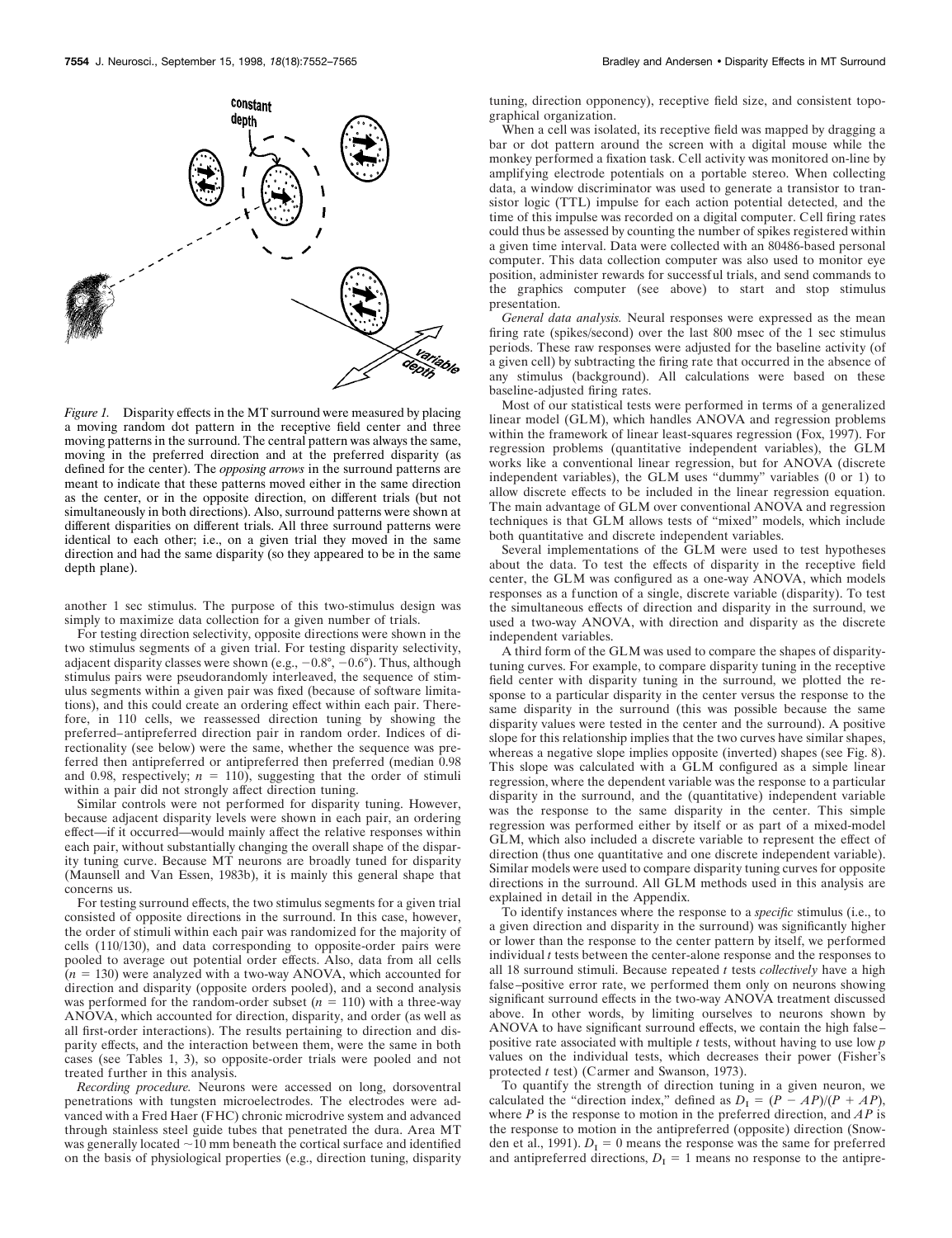

*Figure 2.* Disparity effects in the classical MT receptive field. The *left panel* shows an example of disparity tuning in an MT neuron. The points and error bars are means  $\pm$ SE. The firing rate was strong at negative (near) disparities, and in this example, nil at positive (far) disparities. The *right panel* shows the distribution of preferred disparities for the entire neuron sample  $(n =$ 127). Neurons were classified as neartuned, far-tuned, or fixation-tuned, depending on the disparity at which the peak response occurred (see Results). The distribution shows that near-tuned cells were more common than fixation-tuned or fartuned cells.

ferred direction, and  $D<sub>I</sub> > 1$  means the response was actually suppressed (below baseline) for the antipreferred direction.

An index of disparity tuning strength was also calculated; in this case we used the maximum and minimum responses from the disparity tuning curve, and the index was  $(max - min)/(max + min)$ .

Significance tests were performed at the  $\alpha = 0.05$  level. All  $\pm$  symbols refer to SE, except where stated otherwise.

# **RESULTS**

A total of 130 MT neurons from two monkeys were tested for disparity tuning in the surround. All of these were also tested for direction and disparity tuning in the center (see below), but in a few instances the center-disparity tuning data were not saved. The sample sizes for the various calculations below thus range from 127 to 130 neurons.

# **Direction and disparity effects in the receptive field center**

After isolating each neuron and mapping its receptive field, we centered a random dot pattern in the receptive field and measured responses to various directions of motion. Most of the isolated cells showed a strong preference for a particular direction, as is characteristic of MT (Dubner and Zeki, 1971; Zeki, 1974; Maunsell and Van Essen, 1983a). This is called the "preferred" direction, and the opposite direction is called "antipreferred." The strength of the neurons' direction preference is reflected in the direction index (see Materials and Methods), whose median was 0.97 in the sample population  $(n = 130)$ . The proximity of this value to 1 means that responses to the antipreferred direction were generally small compared with responses to the preferred direction.

Most of the neurons studied were also sensitive to disparity in the receptive field center, confirming earlier reports (Maunsell and Van Essen, 1983b; Bradley et al., 1995). This was demonstrated by showing a preferred-direction pattern at nine different disparities ( $-0.8^{\circ}$  to 0.8°). The majority of the cells in our sample (82%) responded differently to different disparities ( $p < 0.05$ , one-way ANOVA). An index of disparity tuning strength was calculated analogously to the direction index (see Materials and Methods). The median of this index was 0.38 in the sample as a whole  $(n = 127)$ .

Figure 2 shows the distribution of neurons according to the preferred depth of their receptive field center. Neurons were

classified as near-tuned if their peak response occurred at disparities between  $-0.8^\circ$  and  $-0.4^\circ$ , far-tuned for peaks between  $0.4^\circ$ and 0.8°, and fixation-tuned (i.e., preferring depths near the fixation point) for peaks between  $-0.2^{\circ}$  and 0.2°. The distribution of these three types shows a decreasing frequency going from near-tuned to far-tuned (left to right on the graph). Therefore, there is a bias in macaque MT for stimuli appearing in the foreground. We will see below that the opposite bias exists in the surround.

## **Placement of surround stimuli**

The central (classical) receptive field of each neuron was mapped by dragging a bar or dot pattern around the screen to delimit the region in which the neuron reacted to the stimulus. Surround stimuli were subsequently placed outside this region, at distance of  $\sim r$  degrees from the edge of the classical field, where *r* is the estimated radius of the classical field. To be certain that surround stimuli were outside the central field, we measured responses to surround patterns in the absence of a central stimulus. Mean responses for all cells were  $5 \pm 1$  and  $1 \pm 1$  spikes/sec when the surround patterns moved in the center's preferred and antipreferred direction, respectively. For comparison, mean responses to a central pattern by itself were  $57 \pm 4$  and  $4 \pm 2$  spikes/sec, respectively, for the preferred and antipreferred direction. This suggests that surround patterns were not always completely outside the classical field, because weak responses were obtained and direction preferences tended to resemble those in the center. However, the analyses below clearly show that stimuli in this "surround" region strongly suppress responses to central stimuli, and this suppression is strongest when the surround patterns move in the center's preferred direction (i.e., responses are higher when surround patterns go in the center's *antipreferred* direction), leaving little doubt that the surround patterns were in an antagonistic region. These findings suggest that the classical field and the antagonistic surround overlap somewhat.

# **Disparity tuning in the MT surround**

Disparity tuning in the MT surround was studied, in a given cell, by holding a central pattern at the neuron's preferred disparity while varying the disparity of stimuli in the surround (Fig. 1). This is analogous to the way disparity tuning was measured in the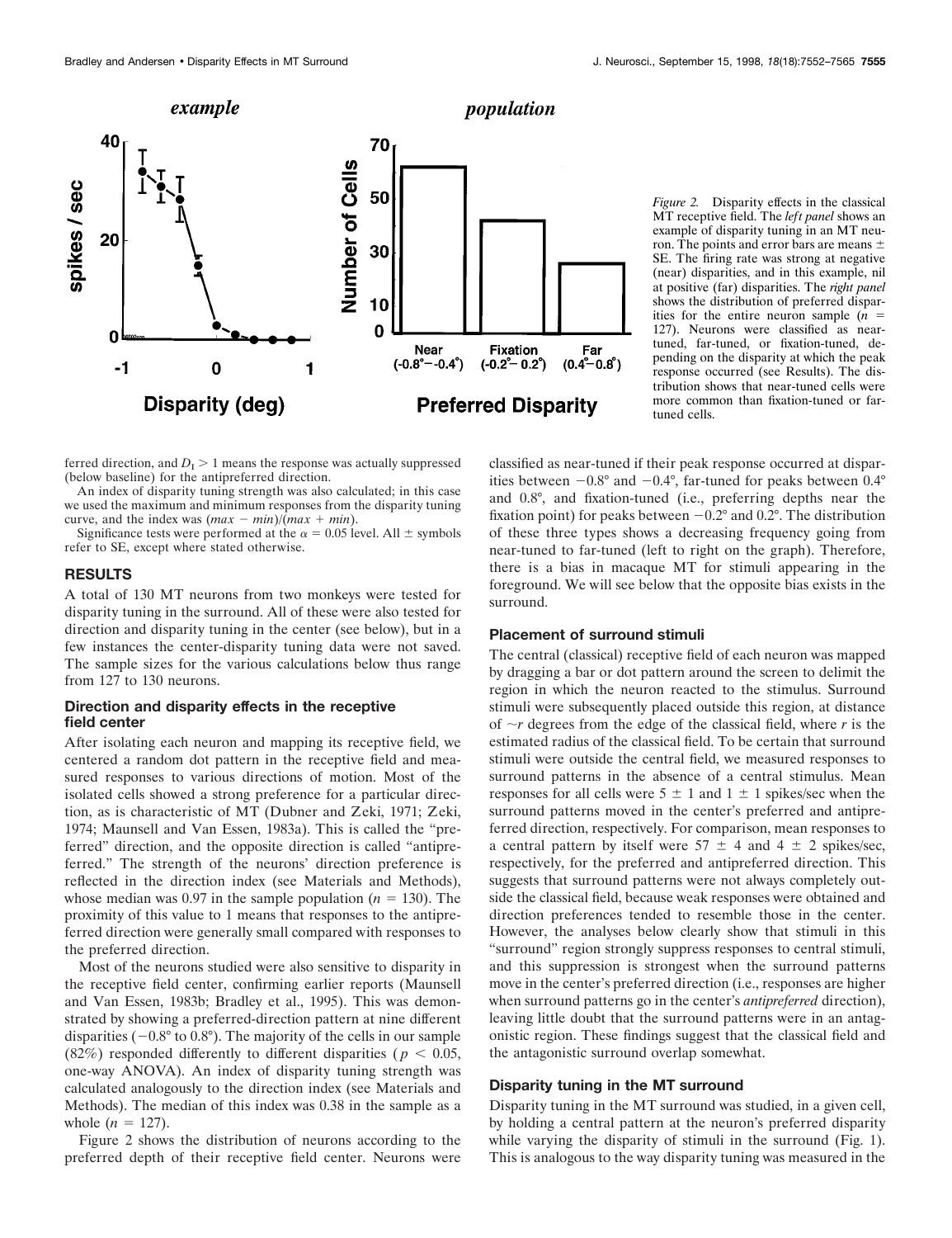

**Surround Disparity (deg)** 

**Preferred Surround Disparity** 

*Figure 3.* Disparity effects in the receptive field surround. The *left panel* shows an example based on a single MT neuron. Points and error bars are means  $\pm$  SE. The two tuning curves were generated while holding a central pattern at a fixed disparity (the preferred disparity for the center). *Closed circles* show data for surround patterns moving in the same direction as the center pattern; *open circles* indicate opposite-direction surrounds. For both directions, firing rates increase as surround disparities go from negative to positive (near to far). However, firing rates were higher overall for opposite-direction surrounds, as was typically the case. The *right panels* show the distribution of preferred disparities in the surround. For both sameand opposite-direction surrounds, the cells tend to prefer far disparities.

center, except that surround patterns were shown moving in two different directions (same or opposite relative to center). Therefore, two disparity tuning curves were generated for each MT surround. Recall that the center pattern was always shown with the preferred direction and disparity (as defined for the center).

Figure 3 shows the distribution of preferred depths in the surround. As with our analysis of the center (see above), cells were classified as near-, far-, or fixation-tuned, judging from the effects of surround disparity on the center response. The distribution of the three tuning types (Fig. 3) shows an increasing prevalence going from near- to far-tuned; i.e., the most common cell responded best to far disparities in the surround. This implies that MT neurons tend to prefer background (far) motion in the surround. This is opposite to the center, where foreground (near) motion typically causes the strongest response (Fig. 2). We will show below that this dichotomy stems from a more general phenomenon, which is that disparity effects in the center and the surround are usually *opposite*; that is, the disparities that cause the strongest excitation in the center tend to cause the strongest suppression in the surround.

# *Simultaneous analysis of direction and disparity effects in the MT surround*

Because the various combinations of direction and disparity in the surround were interleaved, the effects of direction and disparity could be evaluated simultaneously with a two-way ANOVA. This analysis, implemented under the GLM, is described in the Appendix and illustrated schematically in Figure 5.

Briefly, the ANOVA tries to explain the response to a given stimulus in the surround as the *sum* of four separate effects, or parameters: (1) the overall effect, which is the mean response for all stimuli in the surround, plus (2) the specific effect of the surround stimulus's direction, plus (3) the specific effect of the surround stimulus's disparity, plus (4) the "conditional" effect, which is the interaction between direction and disparity. These effects were tested separately with incremental *F* tests ( $\alpha = 0.05$ ), allowing us to assign each cell to one of five categories.

*Cells with additive direction and disparity effects.* In many cells, responses were significantly affected by both direction and disparity in the surround, and there was no significant interaction.

This implies that the direction and disparity effects were parallel, or *additive.*

Figure 4*A* shows an example of a neuron with additive direction and disparity effects. In this and the other panels of the figure, the points and error bars represent the responses to various directions and disparities in the surround, and the dashed horizontal line represents the response to the central pattern by itself. Each panel shows two disparity-tuning curves, one for each direction. The shift between the curves is the effect of direction, whereas the span of the curves represents the effect of disparity (note that the model does not assume a linear relationship between the response and the independent variables, direction and disparity; however, it is linear with respect to its parameters or effects).

In "additive" cells such as the one shown in Figure 4*A*, the effect of disparity is the same for both directions, and—equivalently—the effect of direction is the same for all disparities. Graphically, this means that the two disparity-tuning curves have the same shape (constant disparity effect) and that the curves are offset by a constant amount (constant direction effect). The two effects are thus additive, and the difference between the lowest point on the lower curve and the highest point on the higher curve represents the total effect of direction and disparity. Figure 5 illustrates this principle.

Thirty of 130 (23%) of the neurons showed significant, additive direction and disparity effects. For these cells, it is useful to compute the total response range associated with direction and disparity, because this range can be decomposed into the range attributable to direction plus the range attributable to disparity. For this calculation, we normalized responses from each cell to the overall mean response (across all surround stimuli) for that cell. In the following, effect magnitudes are reported as percentages of this overall mean.

The effect of direction averaged  $52 \pm 10\%$ ; that is, surround disparity-tuning curves were offset by 52%, on average, as a function of different directions in the surround. In the majority of cases (23/30; 77%), this offset was such that responses to oppositedirection surrounds (relative to center) were higher than responses to same-direction surrounds (e.g., Fig. 4*A*). The effect of disparity, represented by the span of each disparity-tuning curve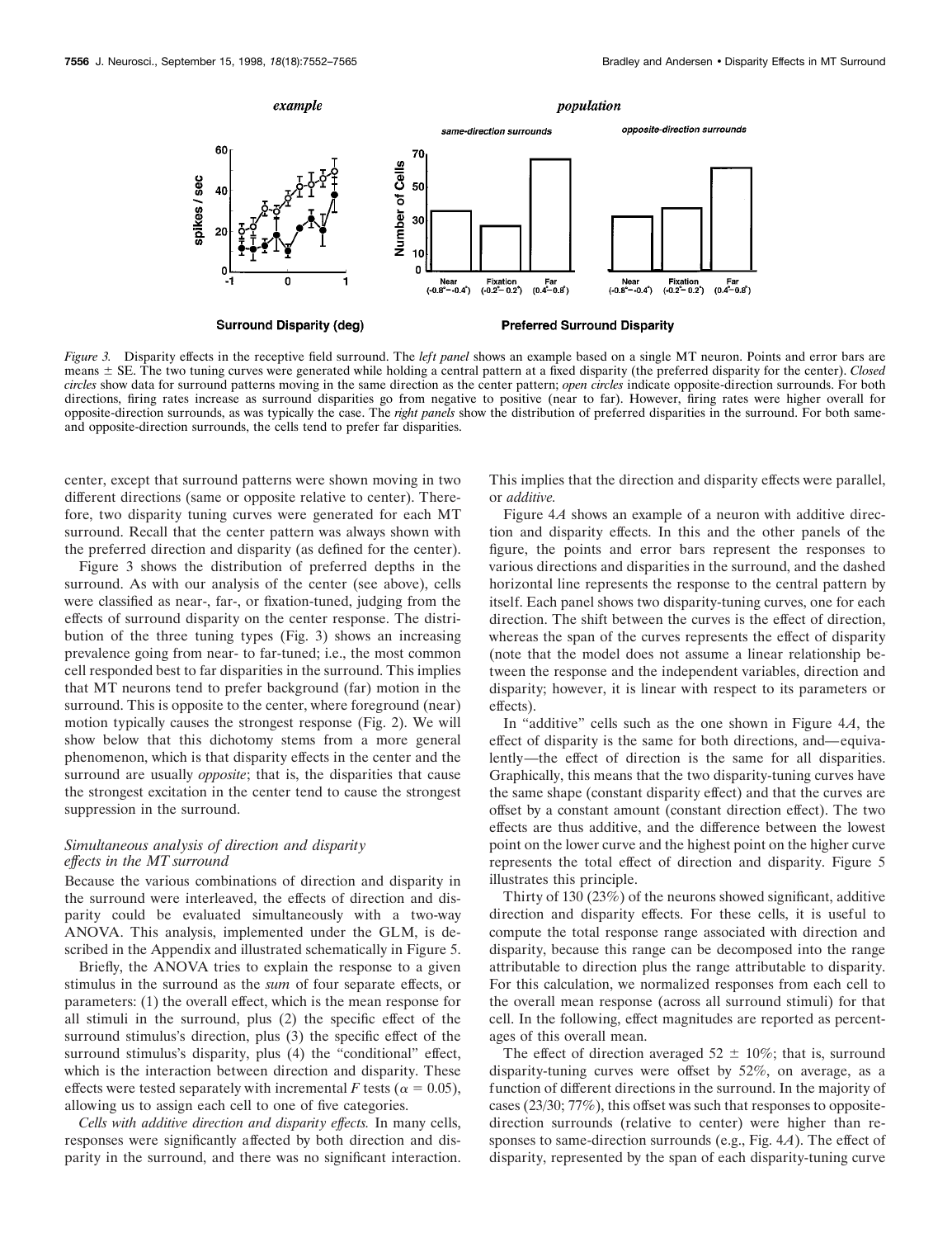

spikes / second

*Figure 4.* Examples of the different cell types, as classified by two-way ANOVA. Each panel shows data from a representative cell. In all panels, points and error bars represent means  $\pm$  SE, and the *dashed horizontal line* represents the mean response to the central pattern by itself. *Closed circles* represent surround patterns moving in the same direction as the central



*Figure 5.* Schematic showing how two-way ANOVA tries to explain responses by adding the effects of direction and disparity. Each curve represents the disparity tuning profile for a given direction (same or opposite with respect to the central pattern). The disparity effect is seen as the range of responses going from the base to the peak of a given tuning curve, and the direction effect is seen as the vertical offset between the curves. In this example, it is assumed that there is no interaction; i.e., the two curves are parallel. In the absence of an interaction, the total effect is simply the sum of the direction and disparity effects.

(recall that the two curves are identical), averaged  $67 \pm 20\%$ . The combined effect of direction and disparity averaged 119%; that is, for a hypothetical neuron with mean firing  $= 100$ , the response varied from 41 to 160, on average, as a result of changing direction and disparity in the surround.

The range estimates provide an intuitive measure of the size of direction and disparity effects. However, because nine disparity values were tested, compared with only two directions, the range attributable to disparity tends to be inflated. For comparative purposes, a more appropriate measure is  $R<sup>2</sup>$ , the portion of variance attributable to each factor, which does not depend on the number of values tested. Direction and disparity had comparable  $R^2$  (0.25  $\pm$  0.04 and 0.18  $\pm$  0.02, respectively), accounting for roughly one-fifth to one-quarter of the variance each (see Table 2).

*Cells with only direction effects.* Forty-four of 130 (34%) of the cells showed significant effects of direction in the surround, but no effect of disparity, and no direction–disparity interaction. Figure 4*B* shows an example. The disparity-tuning curves are flat (no disparity effect), but they are offset by the effect of direction. The  $R^2$  of the direction effect in these cells averaged  $0.22 \pm 0.03$ (Table 2).

*Cells with only disparity effects.* A small number of cells (12/130;

 $\leftarrow$ 

pattern; *open circles* represent opposite-direction surrounds. Baseline firing rates were *not* subtracted before graphing the data. *A*, An additive effect, where direction and disparity both influence the firing rate, but each effect is largely independent of the other. *B*, Only a direction effect. The opposite-direction surrounds produce a higher response than samedirection surrounds, but there is no appreciable effect of disparity; i.e., the curves are flat. *C*, Only a disparity effect. For both surround directions, responses increase as disparities go from negative to positive, but there is no significant offset between curves representing same- and oppositedirection surrounds. *D*, An interactive effect. Both direction and disparity affect the firing rate, but the magnitude of the direction effect depends on disparity and vice versa. *E*, A nonspecific effect. Responses are suppressed, overall, compared with the response to the central pattern by itself (*dashed horizontal line*), but responses are roughly constant for different directions and disparities. *F*, No effect. All responses, regardless of direction or disparity, are roughly equal to the response to the central pattern by itself.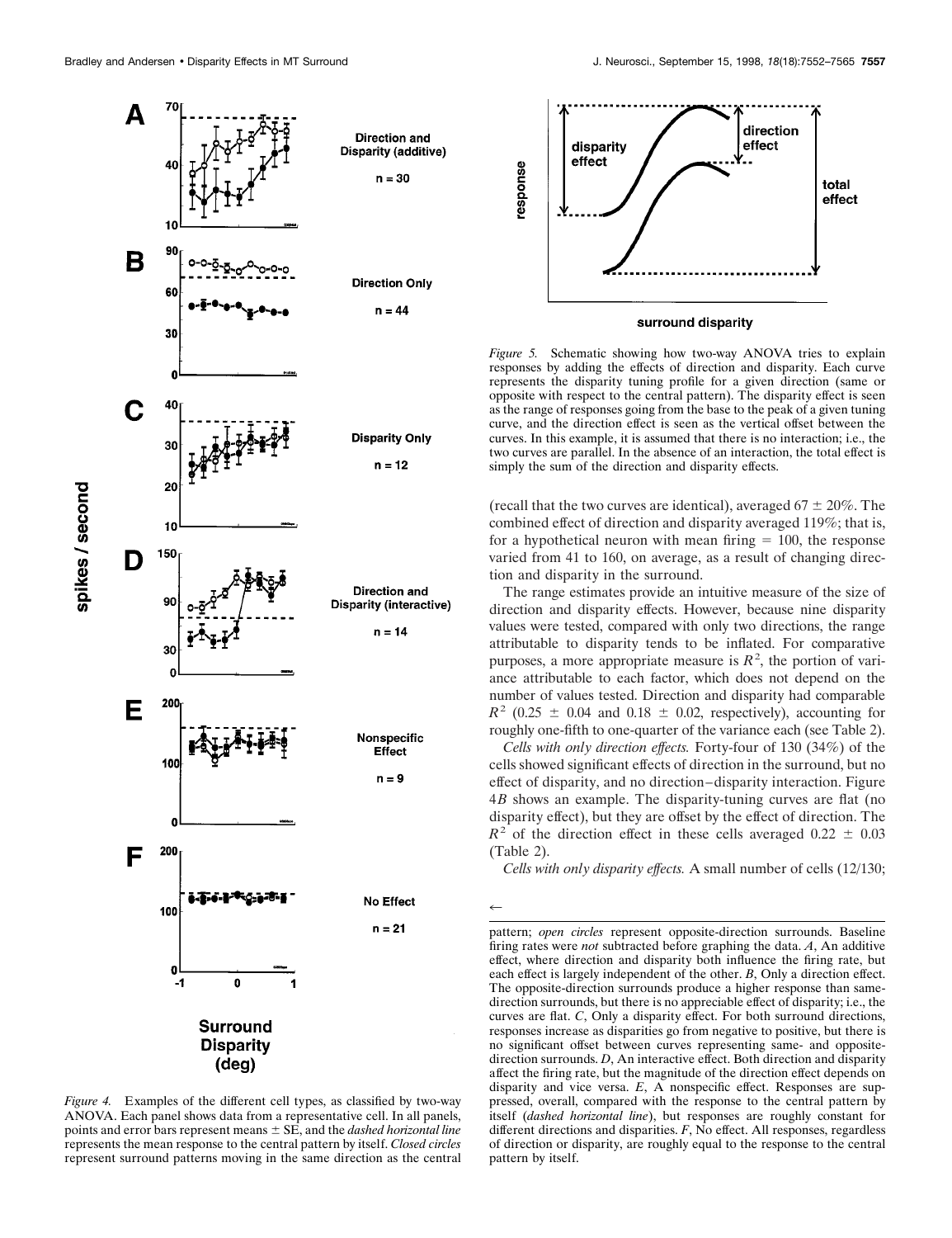9%) showed significant effects of disparity, but no effect of direction and no direction–disparity interaction. Figure 4*C* shows an example. In this case, the two disparity-tuning curves are roughly superimposed, implying no effect of direction, but both curves span an appreciable response range. The  $R^2$  of the disparity effect in these cells averaged  $0.20 \pm 0.01$  (Table 2).

*Cells with interacting direction and disparity effects.* Only 14/130 (11%) of the cells showed a significant interaction between direction and disparity effects; that is, both direction and disparity affected the firing rate, but the effect of one depended on the other. Figure 4*D* shows an example. That the two disparitytuning curves are not parallel means the effect of direction was different for different disparities. By the same token, the different shape of the two disparity-tuning curves means the effect of disparity was different for different directions. In this example, the effect of direction was strongest at negative disparities. The mean  $R^2$  of the interaction effect was  $0.13 \pm 0.02$ ; i.e., approximately half the values for direction and disparity "main" effects (see above).

When direction and disparity effects interact, it is pertinent to ask whether the effects simply change in magnitude or whether they actually reverse. For example, if the two disparity-tuning curves were to cross each other, this would mean that direction had opposite effects at different disparities (on either side of the crossover point). Figure 6 (top) illustrates this point. For each "interaction" cell, we compared the responses to the two directions in the surround (*t* test,  $p < 0.05$ ) for each value of disparity (i.e., one *t* test of same vs. opposite direction for each of the nine disparities). Only one neuron showed both a significantly positive difference *and* a significantly negative difference, implying that the direction effect had reversed at different disparities. All of the remaining 13 cells also showed significant differences (4  $\pm$  1 significant differences on average), but in a given cell these differences were always of the same polarity  $(+ or -)$ . Therefore, even when direction and disparity interact, the direction effect changes quantitatively but not qualitatively; that is, it changes in magnitude but (with one exception) does not reverse.

It is also possible that disparity effects could reverse at different directions. Graphically, this would translate into changes in the disparity-tuning curve for one direction being mirrored by opposite changes in the disparity-tuning curve for the other direction (Fig. 6, *bottom*). As explained in Materials and Methods, we can test for this by plotting one curve as a function of the other (see Fig. 8). The slope of this relationship (calculated by regression) tends to be negative when the curves have opposite shapes and positive when the curves have similar shapes. Only 4 of the 14 cells with interaction showed a significant relationship (slope) between the two disparity-tuning curves, and only two of the four significant slopes were negative. Therefore, there was no consistent reversal of the disparity effect for different directions in the surround.

When an interaction exists, it is meaningless to calculate "the" magnitude of the direction and disparity effects, because these effects are not constant. However, it is important to understand that by virtue of the direction–disparity interaction, these cells were necessarily affected by *both* direction and disparity in the surround.

*Cells with nonspecific surround effects.* In a small number of cells (9/130), responses were unaffected by surround direction or disparity (or their interaction), but the mean response was nevertheless significantly different in the presence of surround stimuli compared with their absence (mean of all surround responses



*Figure 6.* Schematic showing how direction effects could reverse at different disparities (*top*), and how disparity effects could reverse for different directions (*bottom*). For a disparity reversal, we would see increases in one curve associated with decreases in the other curve and vice versa. For a direction reversal, the order of responses corresponding to the two surround directions would be opposite at different disparities.

tested against the mean response to the center pattern alone). These cells were thus sensitive to surround motion without being specifically affected by the direction or disparity of the surround stimulus. Figure 4*E* shows an example.

*Cells with no surround effect.* The remaining 21/130 cells (16%) were unaffected by stimuli in the surround, regardless of their direction or disparity (all tests described above were nonsignificant). These cells are tentatively classified as not having a sur-





A total of 88 cells showed significant direction effects, either alone or in combination with a disparity effect (additive or interactive). Similarly, 56 cells showed disparity effects, either alone or in combination with a direction effect. The ANOVA was computed in a regression framework (general linear model) with both independent variables treated as nominal-scale (discrete).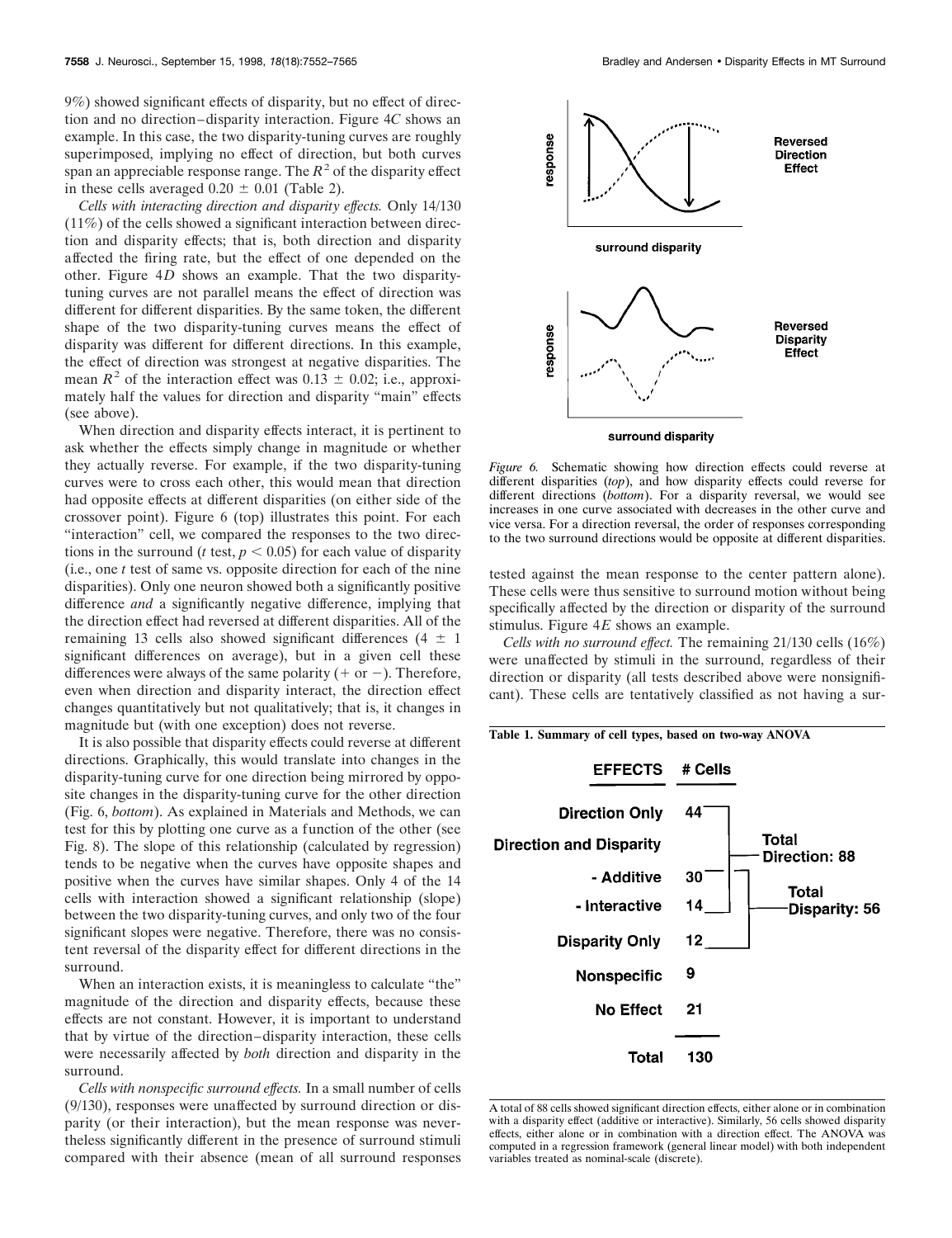# **Table 2. Summary of**  $R^2$  **values for the different cell types (see Table 1)**

|                                | Mean $\pm R^2$  |                 |                                                       |  |
|--------------------------------|-----------------|-----------------|-------------------------------------------------------|--|
| Cell type                      |                 |                 | Direction effect Disparity effect Direction-Disparity |  |
| Additive                       | $0.25 \pm 0.04$ | $0.18 \pm 0.02$ |                                                       |  |
| Direction only $0.23 \pm 0.03$ |                 |                 |                                                       |  |
| Disparity only                 |                 | $0.20 \pm 0.01$ |                                                       |  |
| Interactive                    |                 |                 | $0.13 \pm 0.02$                                       |  |

Each value shown is the mean for that group of cells  $\pm$  SEM.

#### **Table 3. Summary of three-way ANOVA results**

| Factor                      | Number<br>significant<br>$(p \le 0.05)$ | $\div$ 110 cells |
|-----------------------------|-----------------------------------------|------------------|
| Direction                   | 74                                      | 67%              |
| Disparity                   | 47                                      | 43%              |
| Stimulus order              | 58                                      | 53%              |
| Direction by disparity      | 14                                      | 13%              |
| Direction by stimulus order | 18                                      | 16%              |
| Disparity by stimulus order | 4                                       | $3.6\%$          |

This analysis included six independent variables, representing direction, disparity, and stimulus order, and the interactions direction-by-disparity, direction-by-order, and disparity-by-order. The ANOVA was computed in a regression framework (general linear model) with all independent variables treated as nominal scale (discrete).

round, although it is possible that they did have surrounds but effects were too small or variable to detect.

#### *Summary of two-way ANOVA results*

Table 1 summarizes the ANOVA results. Overall, responses in 109/130 cells (84%) depended significantly on the type and/or presence of stimuli in the surround. Among these, 56/109 (52%) were significantly affected by the disparity of surround stimuli (with or without a concomitant effect of direction). Similarly, 88/109 (81%) were significantly affected by direction in the surround (with or without a concomitant effect of disparity). Thus, most cells (100/109; 92%) showing *any* surround effect were sensitive to direction or disparity or both in the surround.

Many cells (44/109; 40%) showed both direction and disparity effects. In most of these (30/44), the two effects were additive. In a smaller number (14/44), the effects interacted; that is, the effect of direction depended on disparity, and vice versa. However, even in cells with significant interactions, there was little evidence that either effect reversed, and the interaction effects accounted for a relatively small portion of the total variance (Table 2). The low occurrence and magnitude of interaction effects suggest that the effects of direction and disparity in the MT surround for the most part are independent.

Recall that two stimuli, with identical disparities but opposite directions, were shown on each trial, and in most cells (110/130) the order of the two directions was randomized to cancel potential stimulus-order effects. However, we also performed a threeway ANOVA in which the order of the two directions in each pair was taken into account, rather than pooled as in the preceding analysis. Approximately one-half of the cells showed a significant order effect (Table 3), such that the second response was on average 15  $\pm$  6% greater than the first. The significance of this is unclear. However, the results pertaining to direction and disparity were unchanged; that is, the percentages of cells showing



*Figure 7.* Example of specific suppressive and excitatory effects in a given neuron. Points and error bars represent mean responses  $\pm$  SE, and the *dashed horizontal line* represents the mean response to the central pattern by itself. Each *asterisk* represents a significant difference ( $p <$ 0.05, *t* test) between the response in question and the response to the central pattern alone. For same-direction surrounds (*solid circles*), all nine responses were significantly suppressed. For opposite-direction surrounds, three of the nine responses were significantly facilitated.

additive, interactive, direction-only, and disparity-only effects (Table 3) were nearly identical to the percentages reported for pooled data (Table 1). This is not surprising given that in most cells (110/130) stimulus order was orthogonal to direction and disparity; that is, both stimulus orders were tested for every combination of direction and disparity. This means that although the two-way ANOVA did not take stimulus order into account (as opposed to the three-way, which did), the estimated effects of direction and disparity still could not have been biased, because potential order effects (including interactions with direction and disparity) were forced to average out. On the other hand, to the extent that stimulus order did have an effect, excluding it from the model (as in the two-way ANOVA) could decrease statistical power by increasing the amount of unexplained variance. However, given the similarity of the two- and three-way results, the inclusion or exclusion of stimulus order from the ANOVA did not make a substantial difference.

## **Suppression versus facilitation**

The ANOVA discussed above determines which cells are affected by movement in the surround and how much they are affected. In this section we determine how often surround stimuli caused responses to increase (excitatory effects) or decrease (suppressive effects) in relation to the response to a central stimulus by itself.

In the 109 neurons showing significant surround effects in the two-way ANOVA, we *t* tested individual responses to different stimuli in the surround against the response to a center pattern by itself (Fig. 7). In 85 of these (78%), the response was significantly lower, for *at least one* of the surround stimuli, than the response to the center pattern alone. Only in 30 cells (28%) was there at least one response significantly higher than the response to the center alone. Therefore, surround effects in MT were generally suppressive.

This preponderance of suppressive effects over excitatory effects was true for both same- and opposite-direction surrounds, but it was most pronounced for same-direction surrounds. Thus, taking data separately for same- and opposite-direction surrounds, the ratio of suppressive to excitatory effects was greater for same-direction surrounds (75:11, i.e.,  $\sim$  7:1) than for oppositedirection surrounds (51:25, i.e.,  $\sim$ 2:1). Therefore, surround patterns in general were more likely to suppress than excite, and they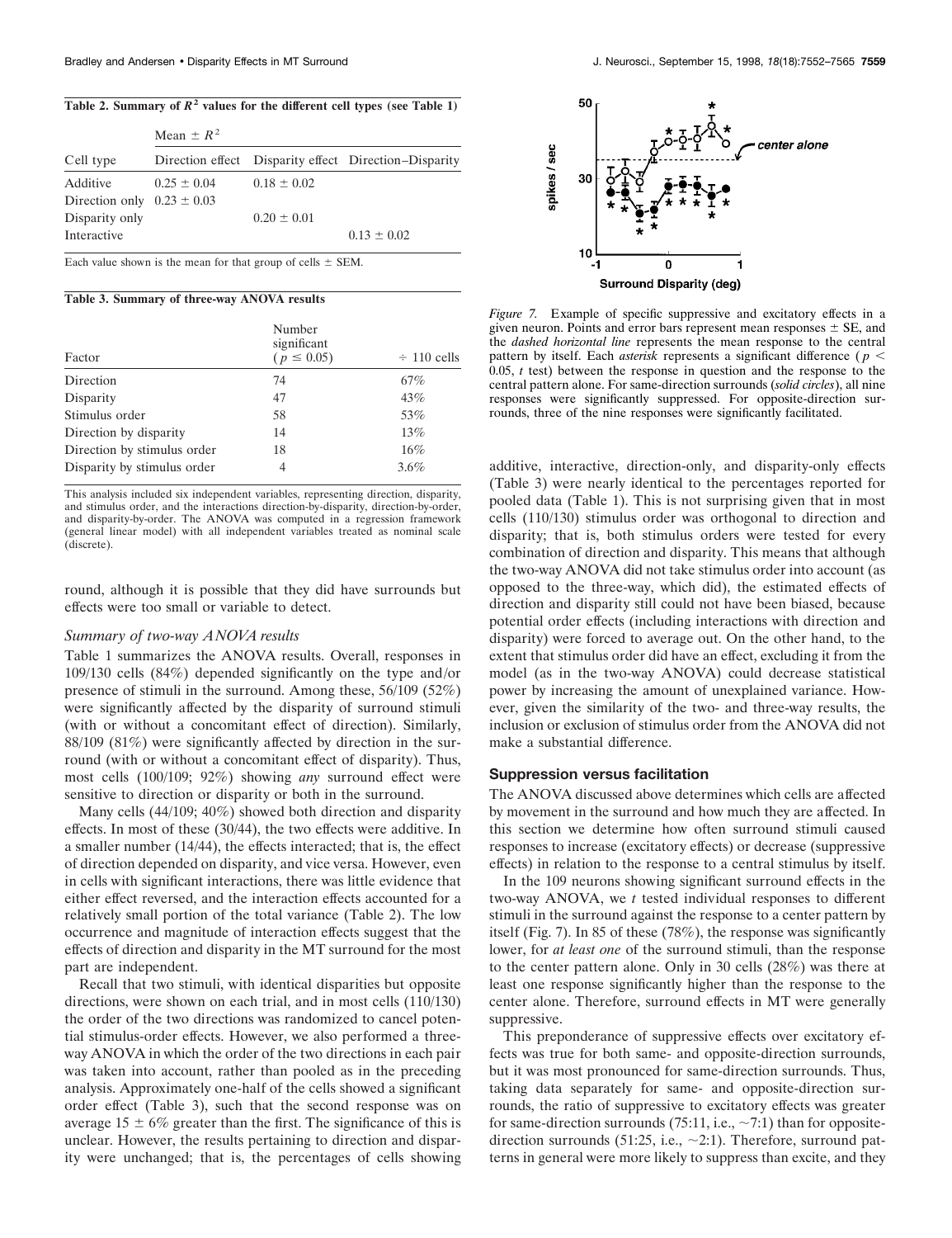

*Figure 8.* Schematic illustrating how regression can be used to compare the shapes of disparity tuning curves. *A* and *B* represent disparity tuning curves under two different conditions. *C* plots the responses from *B* (ordinate) against the responses from *A* (abscissa). Because the curves in *A* and *B* have vertically opposite (inverted) shapes, the slope in *C* is negative. If instead their shapes were similar, the slope in *C* would be positive. *x* is disparity, *Y* is the response to a given disparity in the center, and *Z* is the response to a given disparity in the surround. Because  $Y = f(x) (A)$  and  $Z = f(x) (B)$  were measured at the same *x* values (disparities),  $Z = f(Y)$ , the relationship between center and surround tuning (*C*) is known for the measured set of *x* values.

were particularly likely to suppress (and less likely to excite) when center and surround motion occurred in the same direction.

#### *Center versus surround disparity effects*

In the preceding sections we discussed the effects of direction and disparity in the surround and compared responses to a central stimulus with and without stimuli in the surround. In this section we compare disparity effects between the center and the surround.

The basic analysis is illustrated in Figure 8. Because the same nine disparities were used to measure disparity tuning in the center and the surround, we can plot, for a given cell, the mean response to each disparity in the center versus the mean response to the same disparity in the surround (recall that surround disparity tuning is measured with the central pattern held at a fixed disparity). If the slope of this relationship is positive, the two disparity-tuning curves must have similar shapes. On the other hand, if the slope is negative, the two curve shapes are inverted, or vertically mirror-imaged. If the slope is insignificant (neither positive nor negative), neither conclusion is drawn.

For a given cell, the slope of the relationship between center and surround disparity tuning was calculated for each of the two surround directions. These slopes were calculated *independently*, but *simultaneously*, with a GLM configured as a multiple regression that includes a dummy variable to represent direction. This model is detailed in the Appendix.

Briefly, the model calculates the linear relationship, or slope, between disparity tuning in the center and disparity tuning in the surround, once for same-direction surrounds and once for opposite-direction surrounds (recall that "same" and "opposite" are relative to center). Although the slopes are calculated independently for the two surround directions, the model also computes a direction-slope interaction term that tells whether the two slopes are different for the different surround directions. (Note that in the previous section we compared disparity-tuning curves between different directions in the surround, whereas here we are comparing disparity-tuning curves between the center and the surround.)

In this analysis, we are interested in (1) the slope of the relationship between center and surround disparity tuning and

(2) how that slope differs for opposite directions in the surround. The results of the multiple regression thus allow the following classification (note that this classification is separate from the classification described in the previous section).

*Cells with opposite center and surround disparity tuning.* Disparity tuning data for both the center and surround were collected in 127 cells. In 30/127 of these (24%), there was a significant, negative relationship between the disparity tuning in the center and the disparity tuning in the surround. Figure 9*A–C* shows an example. Figure 9*A* shows the disparity tuning for the center of the receptive field (i.e., no surround stimuli). The neuron clearly responded best to negative (near) disparities. Figure 9*B* shows the same neuron's disparity tuning in the surround. Here, the disparity of the central pattern was held at  $-0.8^{\circ}$  (the preferred disparity for the center), whereas the disparity of the patterns in the surround was varied. The two curves represent opposite directions in the surround. Both curves suggest that the neuron responded best when the surround patterns were at positive disparities. The relationship between center and surround disparity tuning is shown in Figure 9*C*. Each of the slanted lines (one for each surround direction) represents the regression fit to the data (points are the actual data). The negative slope of these relationships means that disparity effects were opposite in the center and the surround; that is, the disparities that caused the greatest excitation in the center tended to cause the greatest suppression in the surround. This was true for both surround directions.

Neurons in this category did not show a difference between the regression slopes for the two surround directions (i.e., the direction–slope interaction was insignificant), which implies that the relationship between disparity tuning in the center and the surround was the same, regardless of the direction of motion in the surround. This translates to the slopes of the two relationships being parallel. A few neurons did show an interaction, however, and they are discussed later.

*Cells with similar center and surround disparity tuning.* Only four cells showed a significant, positive relationship between the disparity tuning in the center and the disparity tuning in the surround. Figure 9*D–F* shows an example. In both the center (*D*) and the surround  $(E)$ , responses tend to increase as disparities go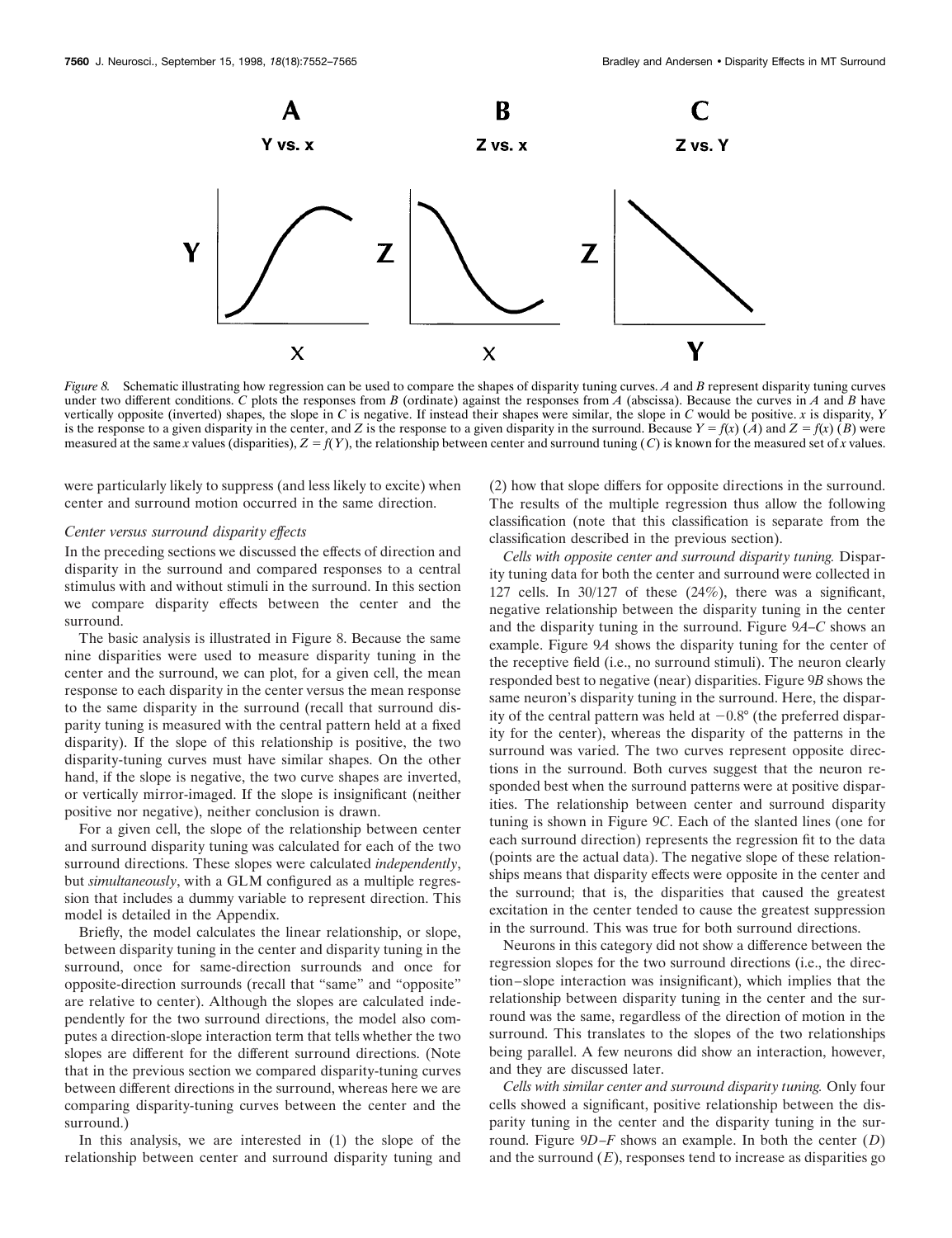

*Figure 9.* Relationship between disparity tuning in the center and the surround. All panels, *open* and *closed circles* represent opposite- and same-direction surrounds (relative to center). *A–C*, Data from a neuron with opposite disparity tuning in the center and surround. *A*, Disparity tuning for the center of the receptive field. *B*, Disparity tuning in the surround, while holding the central pattern at a constant disparity. *A*, *B*, Points and error bars are mean responses  $\pm$  SE. *C*, Regression of responses to surround disparities versus responses to center disparities (see Fig. 8). Slopes were calculated separately for same- and opposite-direction surrounds. The negative slope in both cases implies that vertical trends were opposite in the center versus the surround. *D–F* are analogous to *A–C* but show data from a different neuron in which disparity tuning was similar in the center and the surround (thus positive slopes in *F*).

from negative to positive. The slope of the relationship between center and surround disparity tuning is thus positive (*F*), reflecting the similarity of disparity effects in the center and the surround. Cells in this category, like the preceding category, did not show a significant direction–slope interaction, suggesting that the relationship between center and surround disparity tuning was the same for the two directions in the surround.

*Cells with conditional (interactive) center and surround disparity tuning.* Only 12 cells showed a significant direction–slope interaction, meaning that the slope of the relationship between disparity tuning in the center and disparity tuning in the surround was different for different directions in the surround. In twothirds (8/12) of these, the overall slope (the average of the individual slopes) was negative, implying that the inverse relationship between center and surround disparity tuning was generally preserved in this category of cells.

*Cells with unrelated center and surround disparity tuning.* The remaining 64% of the neurons (81/127) did not show a significant relationship between disparity tuning in the center and disparity tuning in the surround. However, many of these were insensitive to disparity in the surround, and some were insensitive to disparity in the center, so testing the relationship between surround and center tuning was not meaningful.

If we limit ourselves to the 45 neurons showing significant disparity effects in the center and in the surround (based on oneand two-way ANOVAs, above), we find that only 36% (16/45) showed no relationship between center and surround disparity tuning; that is, two-thirds (64%, 29/45) showed a significant relationship (20 negative, 0 positive, 9 interactive). Therefore, to the extent that MT receptive fields sense disparity, there tends to be an inverse relationship between disparity effects in the center and disparity effects in the surround.

Even these estimates are conservative, however, because our tests were predisposed to *overlook* significant relationships between center and surround disparity tuning. First, regression slopes were calculated with only nine points (corresponding to nine disparities), so the tests were inherently weak. Second, our tests assumed a *linear* relationship between center and surround tuning, and to the extent that the actual relationships were nonlinear, the power of our tests (the ability to detect significant slopes) was reduced. Third, regression assumes that independent variables (in this case the center response) are measured without error, and to the extent that error exists, as it did in our case, the power to detect significant slopes is reduced further. Finally, MT neurons respond best to large stimuli in the surround (Allman et al., 1985a,b). Because our patterns occupied only a small fraction (5–10%) of the surround, we expect the effects of these patterns to be small (see also Discussion). This would further diminish our ability to detect significant center–surround relationships.

#### *Summary of center–surround interactions*

The two-way ANOVA discussed above confirms previous reports that MT responses are relatively high when center and surround patterns move in opposite directions and relatively low when they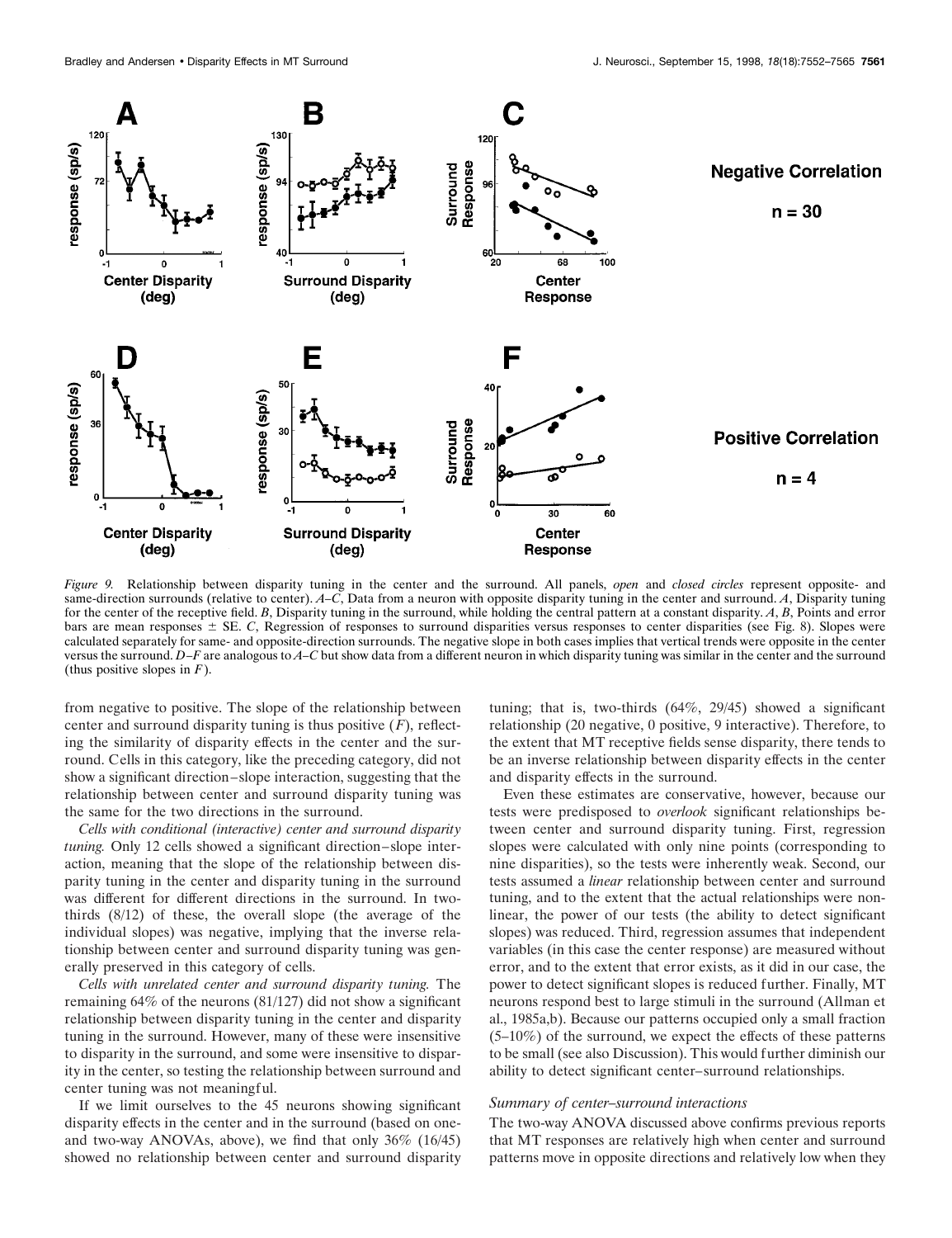

*Figure 10.* Pooled data from "additive" cells  $(n = 30)$ . The *dashed horizontal line* represents the response to the central pattern by itself (normalized to be 100%). Each bar shows mean normalized response,  $\pm$ SE, for various combinations of direction and disparity. Responses were typically lowest (*left bar*) when center and surround patterns had different directions and disparities and highest (*right bar*) when both direction and disparity were different. The *middle bars* show that a difference in direction *or* disparity was sufficient to restore firing to the unsuppressed rate (i.e., not different from 100% of the center-alone response).

move in the same direction. Our multiple regression analysis further shows that responses are relatively high when center and surround stimuli have different, rather than equal, disparities. Finally, both the ANOVA and regression analyses suggest that direction and disparity effects are mainly additive; that is, each variable's effect tends to be independent of the other. On the basis of these findings, we can make a simple prediction, which is that responses should be weakest when center and surround stimuli have the same direction and disparity, and strongest when center and surround stimuli have different directions and disparities. In other words, the more the center and surround stimuli differ, in terms of motion and depth, the better in general these neurons should respond.

Figure 10 shows that this was indeed the case. The four bars in the figure represent mean responses ( $n = 30$ , additive cells only) to four basic types of stimulus: (1) the "worst" stimulus, in which center and surround patterns have the same direction and disparity; (2) the "best" stimulus, in which both direction and disparity are different; (3) an intermediate condition, in which the center and surround see different directions but the same disparity; and (4) an intermediate condition, in which the center and surround see the same direction but different disparities. Because nine disparities were tested, the definition of a "different" disparity in the surround is an arbitrary choice among the eight disparities not equal to the disparity in the center. We chose (among these eight) the disparity giving the strongest response; as such, this analysis represents a best-case scenario.

The mean responses plotted in Figure 10 are normalized on a cell-by-cell basis to the response to the center pattern by itself. Thus we see that the "worst" stimulus suppresses activity by 36%, the intermediate stimuli give responses comparable to the center alone, and the "best" stimulus facilitates activity by 30%. Therefore, to the extent that the center and surround see different directions and/or depths, MT responses tend to increase.

#### **DISCUSSION**

These experiments were performed to test the effects of disparity in the MT receptive field surround. MT neurons are known to be selective for disparity in their "classical" (central) receptive field (Maunsell and Van Essen, 1983b), but the effects of disparity in the surround have not been measured previously. We did so by showing surround patterns at variable disparity while holding a

central pattern at a fixed disparity. In roughly half the neurons exhibiting a surround, responses were significantly modulated by disparity in the surround. Most of these were also affected by the direction of the surround patterns, and the direction and disparity effects were generally additive or independent. The magnitudes of the direction and disparity effects were comparable.

As we mentioned earlier, Allman et al. (1985a) showed that MT neurons tend to be suppressed by motion in the surround, but this suppression is relaxed when the speed or direction of surround motion is different from that in the center. Therefore, a requirement for strong activity is that receptive fields roughly coincide with discontinuities of the velocity field (note that the absence of motion in the surround represents a discontinuity when there is motion in the center). Such discontinuities are common, of course, near the edges of moving objects. Therefore, the velocity–antagonism of MT surrounds could act as a simple mechanism for locating image discontinuities (Allman et al., 1985b). This idea is supported by the present findings, which show that MT activities tend to increase as center and surround disparities become increasingly different. Again, this is consistent with an MT mechanism that heightens responses in the presence of image discontinuities.

It is important to detect such discontinuities, because we must be able to comprehend images that have several moving parts. Therefore, images must be divided into segments to be processed separately (Braddick, 1993; Stoner and Albright, 1993). These segments could be chosen arbitrarily, and image motion could be represented in terms of the average motion in each segment. However, if the segments are too large, more than one object could appear in a given segment, and the average motion in this segment would be meaningless. On the other hand, if the segments are too small, motion estimates become confounded with the orientation of edges [the aperture problem (Movshon et al., 1985)]. However, if each separately moving part of the image is defined as a segment, then the average motion in each segment is meaningful—it is the coherent movement of the object—and different segments would reflect the movement of separate objects. Therefore, object-based segmentation is a crucial part of motion processing.

Surrounds are not necessarily required for image segmentation. In situations in which our eyes are still and only a single object moves before us, the classical MT receptive field may be sufficient to calculate the object's velocity and identify where it is. MT receptive fields are topographically organized and small enough (typically with diameter  $=$  distance to fovea) to give at least coarse information about stimulus location (Maunsell and Van Essen, 1983a). Therefore, the activity of a given neuron can be thought of as reflecting the *probability* that the stimulus location coincides with that neuron's receptive field position (and that the stimulus velocity matches that neurons' preferred velocity).

In many cases, however, the motion of an object may occur simultaneously with other motions on the retina. For example, several objects may be moving in different parts of the image, or the entire image may be moving (on the retina) because the eye is moving. Let us assume that an observer makes a smoothpursuit eye movement from right to left, either because he is tracking a moving object, or because he is moving while tracking a stationary object (Fig. 11). In that case the retina sees a rightward movement of the entire scene, which we will refer to as the "background." For simplicity, we will assume that the background is a large, frontoparallel surface.

Under these conditions, to detect the separate movement of the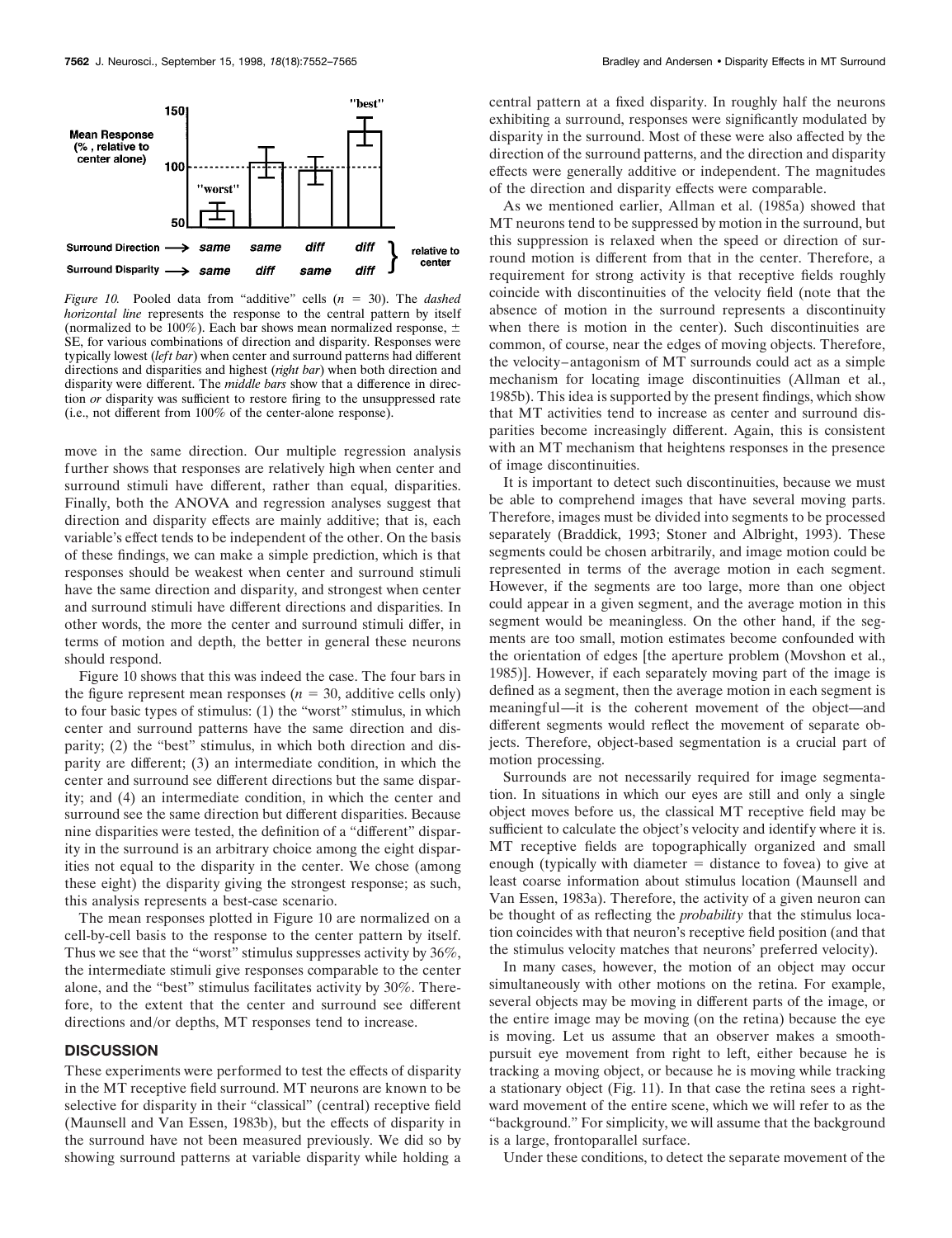

*Figure 11.* Hypothetical situation showing why surrounds must be antagonistic to the center in terms of direction, speed, *and* disparity to reliably detect object movement relative to background. An observer is assumed to be moving along a straight path while tracking a stationary object off to the left. This causes the background to move right across the retina. An object moving relative to background will always create a differential velocity on the retina, provided it is close to the background (*top panels*). If the object moves left with substantial speed (*top panel*), its retinal motion will be opposite in direction to the background motion. If it is moving right (*middle panel*), it will move in the same direction as the background but at a higher speed. However, if the object is in the foreground and moving right, its retinal velocity may match the retinal velocity of the background. In this case, its disparity must be different from the background, and this provides a center–surround differential with respect to depth. Because center–surround interactions in MT are direction-, speed-, and disparity-antagonistic, any of these three conditions is sufficient to "unsuppress" neurons with receptive fields centered on the moving object. In contrast, neurons that see background motion in both the center and the surround should remain suppressed.

object, we must distinguish its movement from that of the background. If the object is close to the background, then its motion relative to the background will produce a relative motion signal on the retina (Fig. 11). It was shown before that differential direction and speed cues between the center and the surround cause firing rates to increase (Allman et al., 1985b). Because there is likely to be a neuron whose classical field sees the object and whose surround sees the background, we can expect its activity to be strong because of the relative motion it sees between its center and surround. In contrast, neurons with classical receptive fields centered in other parts of the visual field would not see a motion differential and should be less activated (or more suppressed).

There are situations, however, where relative motion fails to distinguish an object from its background. If the object is in the foreground, its motion relative to background becomes confounded by a parallax effect, which makes it appear to move left with respect to the background (Fig. 11). If the object is actually moving right, it may move across the retina with the same velocity as the background. In this case all MT neurons would see the

same velocity in their center and their surround; i.e., the relative motion cue would be lost. However, this problem can only arise if the object is at a different depth from the background—otherwise it could not be moving relative to the background and still appear to be moving at the same velocity. Neurons with center–surround antagonism based on *disparity* therefore could identify the object as separate from its background. This is precisely what our data reveal: even when surround motion has the same direction and speed as the center, a disparity differential is sufficient to substantially increase the firing rate (Fig. 10). Therefore, the disparity-based antagonism of the MT surround is a critical complement to the antagonism based on direction and speed. Allman et al. (1985b), in fact predicted antagonistic disparity tuning in the MT surround.

The scenario presented above is meant to demonstrate how surrounds that are antagonistic to the center in terms of direction, speed, and disparity cause MT firing rates to have predictive value about image discontinuities. However, two important simplifications were used. First, we tacitly assume that neurons seeing a center–surround discontinuity are "active," whereas neurons that see uniformity are "inactive." In reality, we would expect a distribution of activity whose shape encodes the locations of discontinuities. In this sense, it is again intuitive to think of each MT neuron's activity as reflecting the probability that the stimulus matches its velocity, depth, and spatial tuning.

The second simplification was that of a frontoparallel background. In natural scenes, the "background" (the bulk of the image) is commonly a ground plane, which is tilted with respect to the observer. In this case, different parts of the surround may see different directions, speeds, and disparities. As a result, it is possible that the stimulus could match the center in certain parts of the surround (in terms of velocity and depth) but differ from the center in other parts of the surround. If so, we might expect the surround stimulus to have an intermediate effect; i.e., somewhere between being the same as the center and different from the center. However, Orban and colleagues (Xiao et al., 1997) have found MT surrounds that are specifically tuned for speed gradients, which are associated with slanted surfaces. This suggests that MT neurons accomodate different types of background (e.g., frontoparallel vs slanted) by being specifically selective for them. In other words, center–surround comparisons could be made by different neurons under different conditions, depending on the structure of the stimulus that fills the surround. Future studies will be needed to understand how neurons respond to a slanted surround stimulus combined with a separate object moving through the center.

The preceding arguments should not be taken to mean that MT surrounds have a role only in segmentation. Work by Orban and colleagues (Xiao et al., 1997), in fact strongly suggests that these surrounds also play a role in computing surface orientation, and of course other functions are possible. Nevertheless, the available data clearly support the idea that at least one basic role of the MT surrounds involves scene segmentation. Specifically, (1) MT classical receptive fields are selective for direction, speed, and disparity; (2) MT surrounds are selective for direction, speed, and disparity; (3) all three center and surround selectivities are opposed, or antagonistic; and (4) the effects of direction and disparity are generally independent (the interactions between speed and direction/disparity effects have not been tested). An obvious conclusion is therefore that center–surround interactions in MT provide information about image differences between the center and the surround.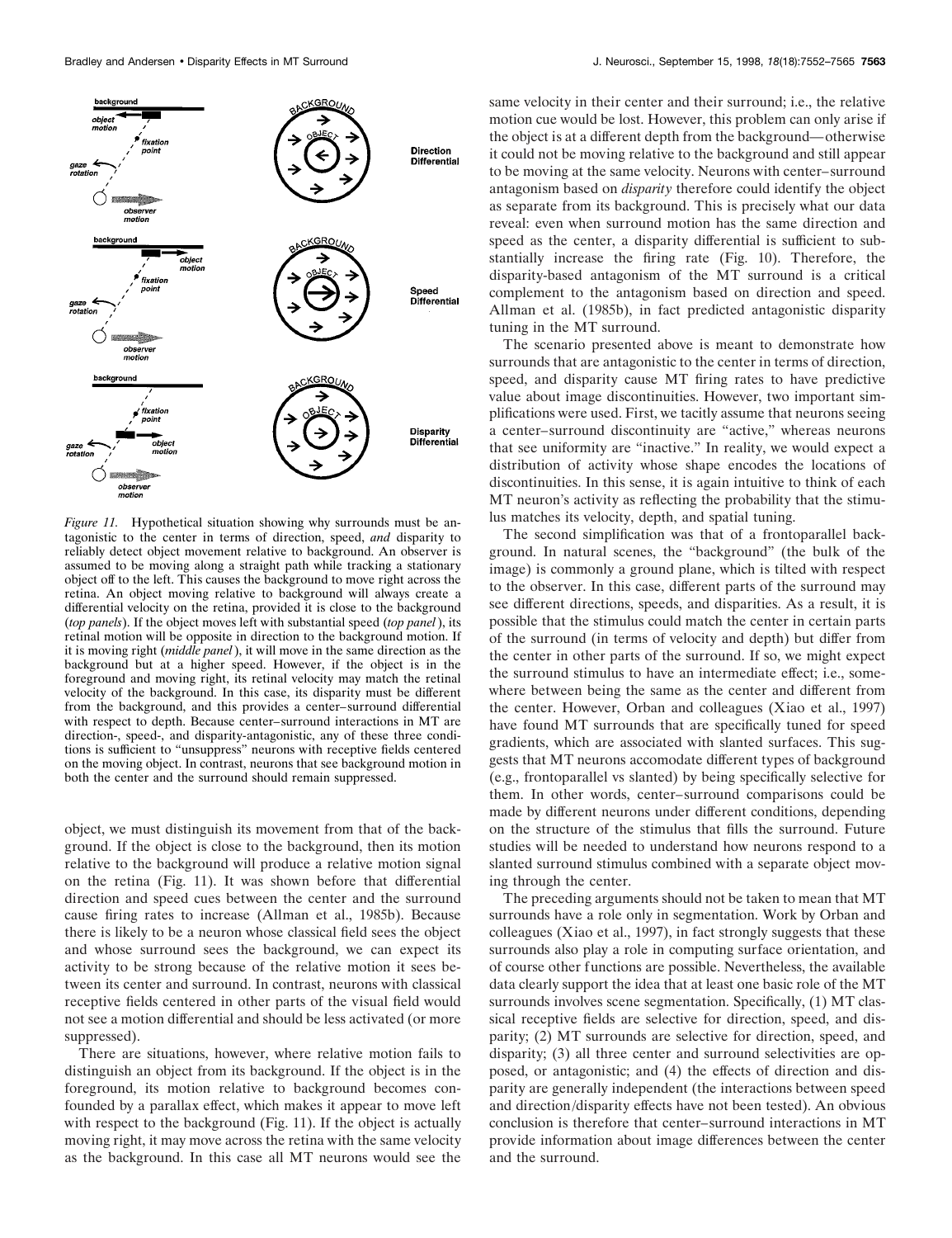The fourth point made above—that direction and disparity effects are independent—is important. For simplicity, let us assume that direction and disparity effects also combine linearly with speed. The significance of this linearity is that single-unit firing rates carry information about discontinuities without reflecting the specific cues that define them. A change in a neuron's response could mean that direction in the surround had changed (assuming a constant central stimulus) or that disparity had changed or both. Whatever the case, the change in response implies a *difference* between the center and the surround. On the other hand, if direction, speed, and disparity effects all depended on each other, the cell's firing rate would not have a straightforward meaning regarding the degree of similarity between the center and the surround. Therefore, the independence of the effects of direction and disparity (and assumedly speed) allows us to interpret activity as the likelihood that a difference exists between the center and the surround. Again, a simple differencing mechanism of this kind would be invaluable for segmenting an image.

In contrast to the studies of Allman et al. (1985b), our surround stimuli were composed of discrete patterns, rather than a uniform stimulus across the surround. The discrete patterns have the disadvantage that they cover a small part of the surround. Because MT surrounds exhibit spatial summation (Allman et al., 1985b), the magnitude of effects observed in our study are probably low estimates of the magnitudes one would see with larger, uniform surround stimuli.

These studies do not distinguish between absolute and relative disparity effects in the surround. That is, if the center pattern were presented at other (nonpreferred) disparities, it is not clear whether the disparity tuning in the surround would remain constant or vary with the disparity of the center. The latter would imply that individual cells encode relative depth between the center and surround. However, even if surround tuning is constant in each cell, information about relative depth could still be represented in the population by means of neuronal subsets tuned for different center–surround disparity combinations.

In summary, we have shown that center–surround interactions in the MT receptive field are modulated by binocular disparity. Like the effects of direction and speed (Allman et al., 1985a), the effects of disparity in the surround are antagonistic to the center; that is, cells are suppressed when the center and the surround are stimulated with the same disparity. A simple, unifying hypothesis concerning the effects of direction, speed, and disparity is that surrounds are part of a differencing mechanism that responds preferentially to image discontinuities. Given the size of MT receptive fields, this differencing mechanism is probably not involved in the precise mapping of object boundaries, but rather in computations that require a coarse parsing of the image into separately moving components.

# **APPENDIX: STATISTICAL METHODS**

# **Linear Models**

Most of the analyses done for this study were based on the general linear model, or GLM. This technique uses a regression framework to solve regression and ANOVA problems, as well as "mixed" problems that combine quantitative and discrete variables (Fox, 1997). Below we describe the different models used to analyze the data, followed by a discussion of the methods used for hypothesis testing.

#### **One-way ANOVA**

A simple one-way ANOVA was used to test the effects of disparity in the receptive field center. The GLM implementation of one-way ANOVA is given by:

$$
y = \mu + \alpha_1 x_1 + \alpha_2 x_2 + \ldots + \alpha_8 x_8. \qquad (1)
$$

The complete model contains one such equation for each data point. *y* is an individual response measurement,  $x_1 - x_8$  are the independent variables, and  $\alpha_1 - \alpha_8$  are the parameters expressing the effect of each independent variable.  $x_1 - x_8$  are "dummy" variables, taking the value 0 or 1, and are used to incorporate nominal scale (qualitative) data into the regression equation.  $\mu$  is the offset parameter, representing the overall mean.

# **Two-way ANOVA**

To simultaneously analyze direction and disparity effects in the surround, the GLM was configured as a two-way ANOVA, whose equation is:

$$
y = \mu + \alpha x_1 + \beta_1 x_2 + \beta_2 x_3 + \dots
$$
  
+ 
$$
\beta_8 x_9 + \gamma_1 x_1 x_2 + \gamma_2 x_1 x_3 + \dots + \gamma_8 x_1 x_9.
$$
 (2)

Here, *y* is the response measurement, and  $x_1 - x_9$  are the independent variables. The  $\alpha$  parameter represents the effect of direction, whereas  $\beta$  represents the effects of disparity, and  $\gamma$ represents the direction–disparity interaction. The three-way ANOVA is similar but has three main factors (as opposed to two) and three first-order interactions (as opposed to one).

# **Comparison of disparity-tuning curves**

To compare the shape of two different disparity tuning curves, we expressed the responses under one condition as a function of the responses under the other condition. For example, to compare center and surround disparity tuning, we defined the *independent* variable as the response to a particular disparity in the center, and defined the *dependent* variable as the response to the same disparity in the surround. These definitions made it possible to study the center–surround relationship with regression techniques.

To compare disparity tuning curves under condition 1 versus condition 2, the model equation is simply:

$$
y = \mu + \alpha x, \tag{3}
$$

where *y* is the response to a particular disparity under condition 1 (e.g., in the surround), and *x* is the response to the same disparity under condition 2 (e.g., in the surround).  $\alpha$  is the slope of the  $x-y$  relationship, and  $\mu$  is the intercept.

In one of our analyses, we studied the relationship between center and surround tuning—again, using linear regression—but here we included a dummy variable to represent the effect of direction. This allowed us to determine whether the center– surround relationship was itself dependent on the direction of motion in the surround. The model equation was:

$$
y = \mu + \alpha x_1 + \beta x_2 + \gamma x_1 x_2. \tag{4}
$$

Here, *y* is the response to a given disparity in the surround, and  $x<sub>1</sub>$  is the quantitative independent variable representing the response to the same disparity in the center.  $x_2$  is a dummy variable indicating the direction of motion in the surround (0 or 1).

This equation generates two linear curves, each representing the center–surround relationship for one of the two surround directions.  $\alpha$  represents the mean slope of these two curves,